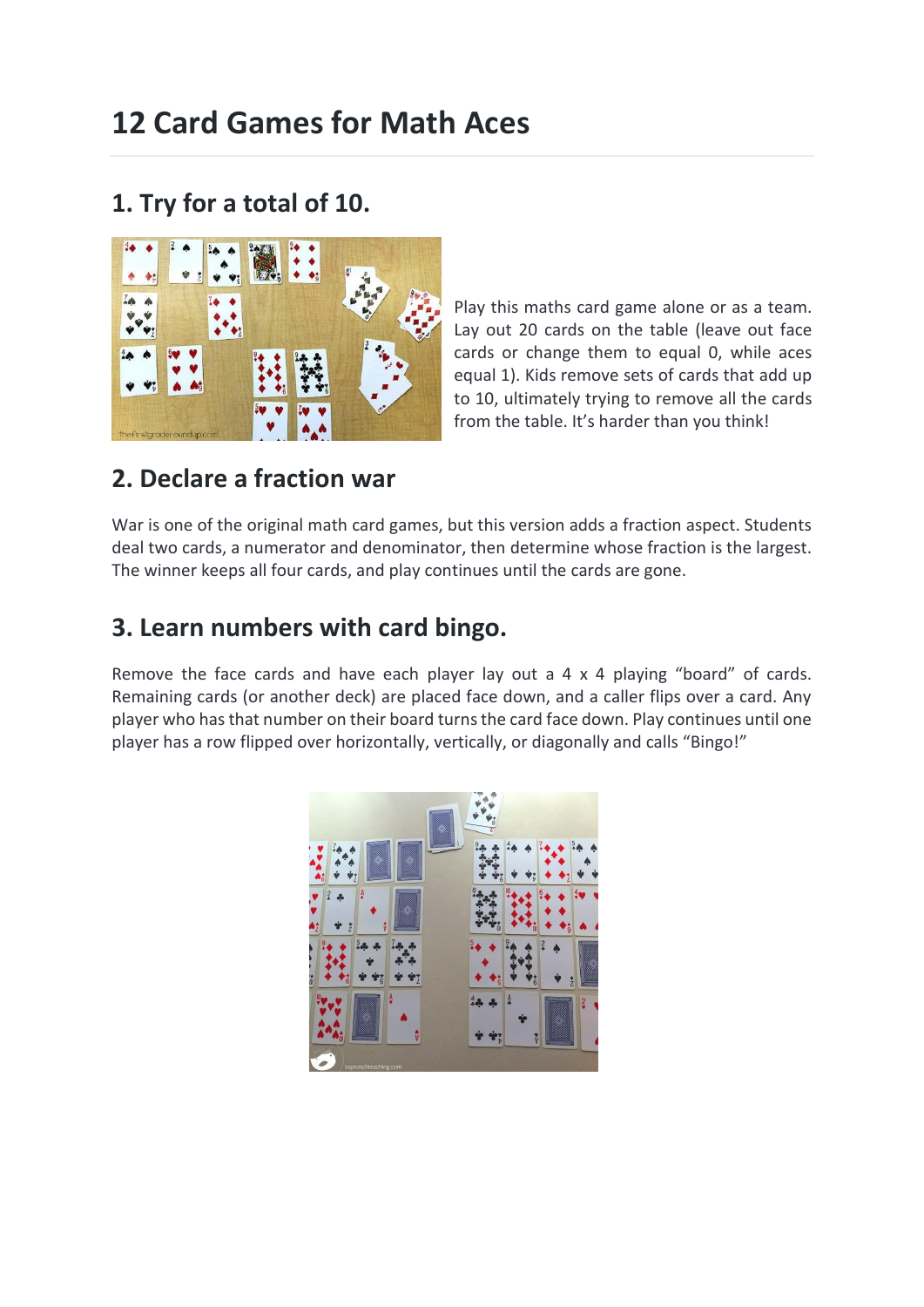# **4. Find a way to make 10 (or 15, or 20…)**



One of the terrific things about maths card games is that many of them can be customized for various concepts and skill levels. The original goal of this game was to look at the cards you're dealt to find ones that add up to 10, but it can be changed to 15, 20, or any number you choose. You can also add to the difficulty by allowing addition and subtraction (for example, you could use 8+4=12 or 12- 2=10). Get the rules and free printable mats at the link below.

# **5. Practice number sequencing with builder's paradise.**

Simple maths card games can help kids learn how to put numbers in order. To play builder's paradise, discard the face cards and lay out the 4 sevens in a deck side by side. In each round, players work to add the next higher or lower number in each suit, trying to be the first to get rid of all their cards. Get the full how-to at the link below.

**[https://mathgeekmama.com/kindergarten-card](https://mathgeekmama.com/kindergarten-card-game/)[game/](https://mathgeekmama.com/kindergarten-card-game/)**



#### **6. Do some basic fast facts practice.**



Simply lay down two cards from the deck (remove the picture cards first) and add, subtract, or multiply them. Kids can work on this alone, or you can make it a contest to see who can call out the correct answer first.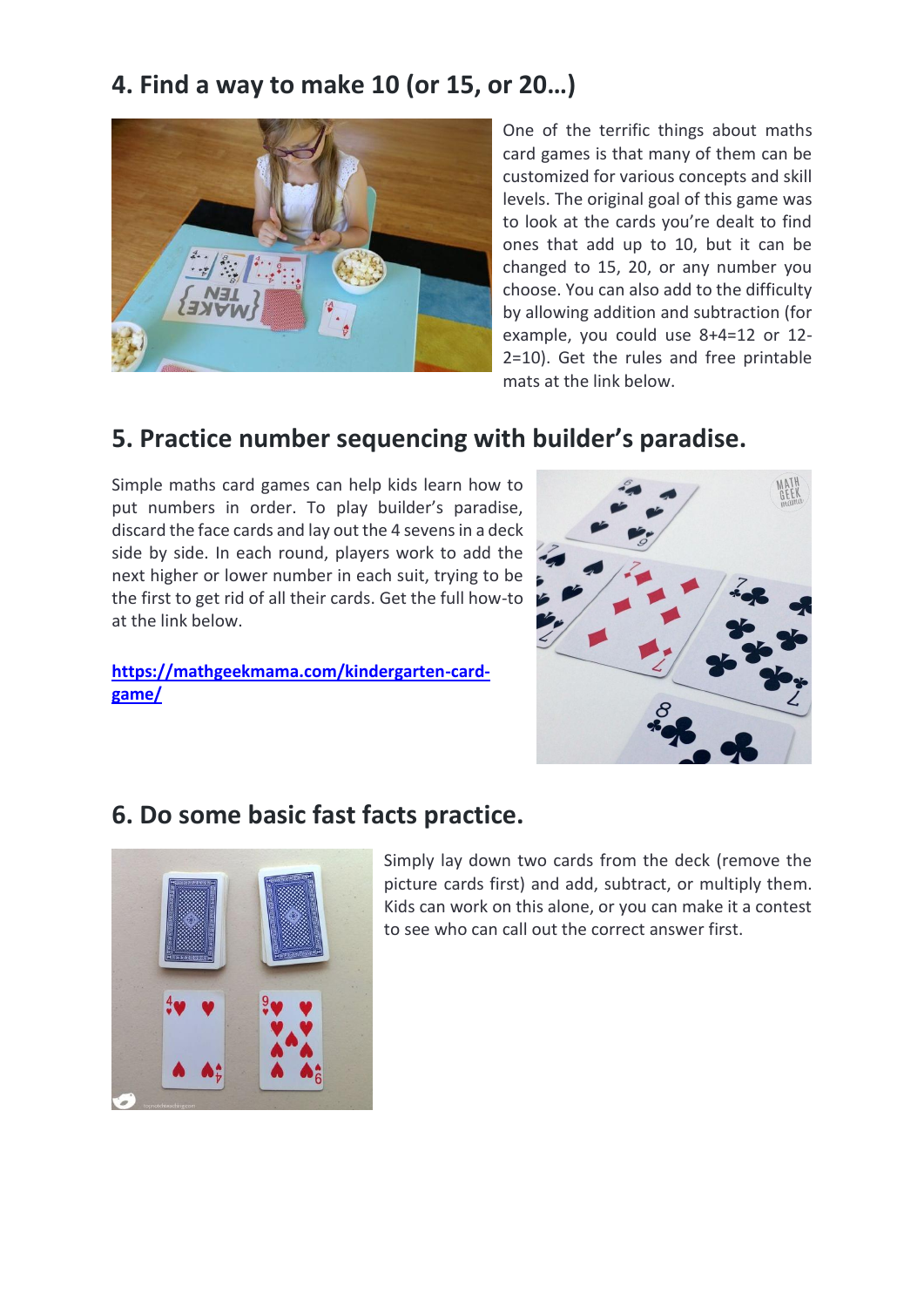# **7. Play pyramid solitaire alone or in teams.**

Some versions of solitaire are really just sneaky math card games, and pyramid is one of them. Try to find cards that add up to 10 as you clear your pyramid row by row. Learn how to play at the link below.

**[https://www.multiplication.com/our-blog/jen](https://www.multiplication.com/our-blog/jen-wieber/sum-10-pyramid-solitaire-card-game)[wieber/sum-10-pyramid-solitaire-card-game](https://www.multiplication.com/our-blog/jen-wieber/sum-10-pyramid-solitaire-card-game)**



# **8. Go fishing for pairs that make 10.**



Your children probably already know how to play Go Fish, but in this version, they're fishing for pairs that add up to 10. Have them ask: "I have a 2. Do you have an 8 to make 10?" Change aces to 1 for this game and leave face cards out entirely.

#### **9. Challenge them to beat the teacher.**



Practise place value by drawing cards and trying to build the largest number possible. Kids play against the teacher/adult to see who wins! Get the rules at the link below.

<https://reliefteachingideas.com/2013/10/01/beat-the-teacher-a-place-value-game/>